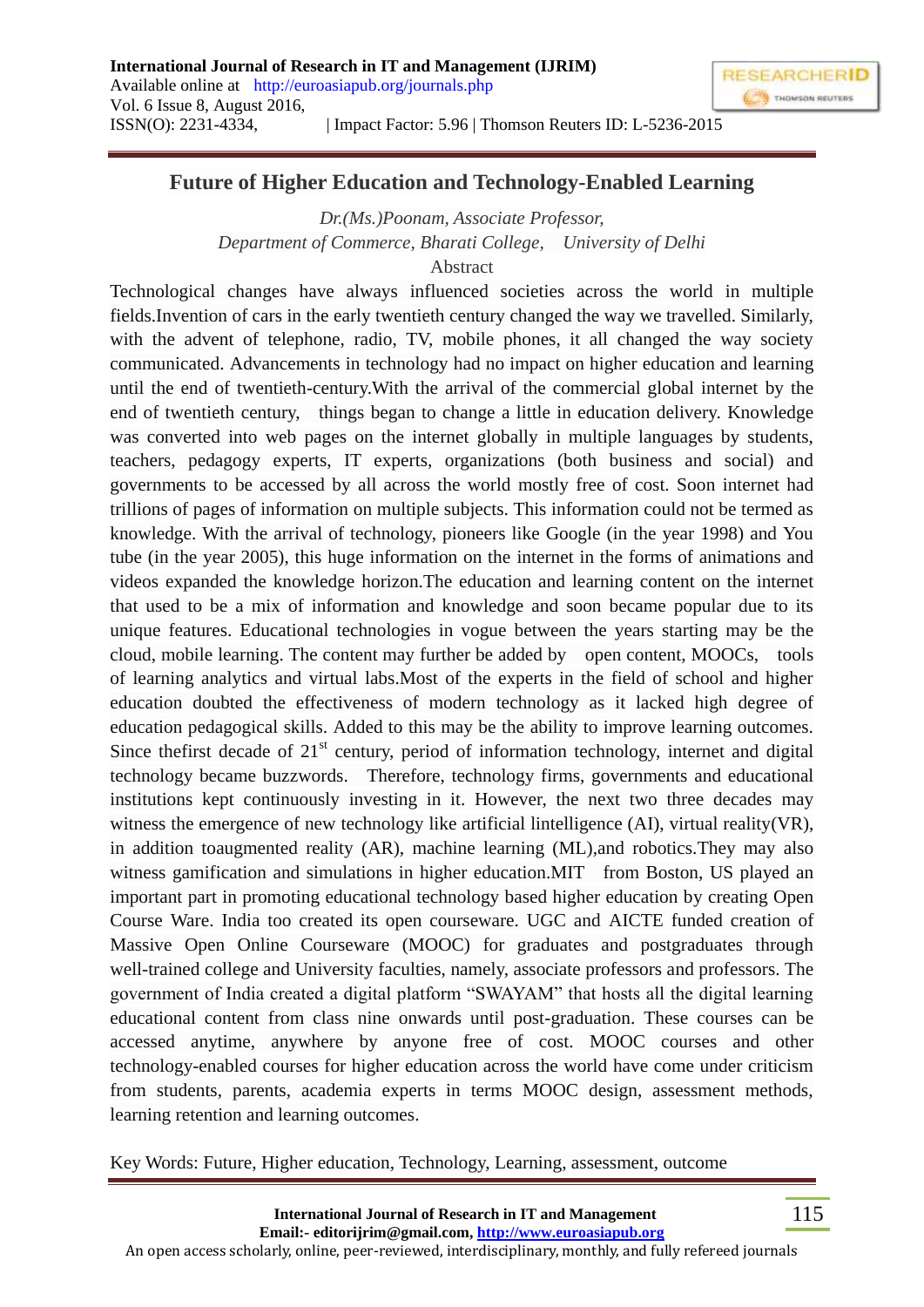

## Pedagogy in Higher Education- An Introduction

Looking at past two decades of technology-enabled learning premier institute, MIT- open learning is actively involved in conducting path breaking research. It aims to answer most fundamental challenges experts are experiencing on learning pedagogy in technology enabled learning. They are reflecting on technology assisted learning retention tools and techniques. Focus is also on the in-depth study of learning outcomes and assessment methods. Such reputed universities are now researching on-how exactly learning takes place.Finding the most appropriate conditions in conducive learning is another key research area. They are also studying the effectiveness of famous traditional classroom learning methods and techniques like lectures, class work, homework, assignment tests and repeat. Current fundamental research on pedagogy in technology enabled higher education for higher learning outcomes and human values.An in depth research was undertaken with the higher education faculty members involved in the design, production and the delivery of MOOCs, to understand "factors that influence/impact'' teaching in online environment. The study revealed that when designing a MOOC, faculty members may give weightage to social values of learning for a broader audience and tend to present content in entertaining and attractive manner with little focus on psychology-based pedagogy.

Technology and Higher Education

With the arrival of technology, pioneers like Google and You tube, huge information on the internet in the forms of animations and videos expanded the knowledge horizon. The education and learning content on the internet that used to be a mix of information and knowledge and soon became popular due to its unique features. Educational technologies in vogue over the years were cloud, mobile learning, open content, MOOC, learning analytics and virtual labs. Most of the experts in the field of school and higher education doubted the effectiveness of such technology as it lacked high degree of education pedagogue skills and ability to improve learning outcomes. Since during the first two decades of twenty first century, information technology, internet, 4G, internet and digital technology have become the buzzwords therefore technology firms, governments and educational institutions keep investing in it.

Academicians, policy planners, and researchers are exploring the impact of technology in the world of higher education.Global Researchers conducted an investigative research on MOOC assessment methods and methodologies by examining multiple-choice questions from a quality perspective. The researchers analysed over two hundred multiple-choice questions across MOOCs and found that more than fifty percent of them were having problems. Some indicated many such online courses which contained more than one lacuna. The study also revealed that propounders of MOOC questionnaire failed to comply with the assessment questionnaire design guidelines. Their research provided a strong evidence that existing MOOC assessment models are highly problematic and unreliable. They are not suitable for granting an accredited degree from a university of repute.

*Our aim as planners should be to open up future rather than predict it.* 

Many researchers explored on theoretical and empirical analysis pertaining to Technology Enhanced Learning(TEL)in higher education. The researchers found that TEL in higher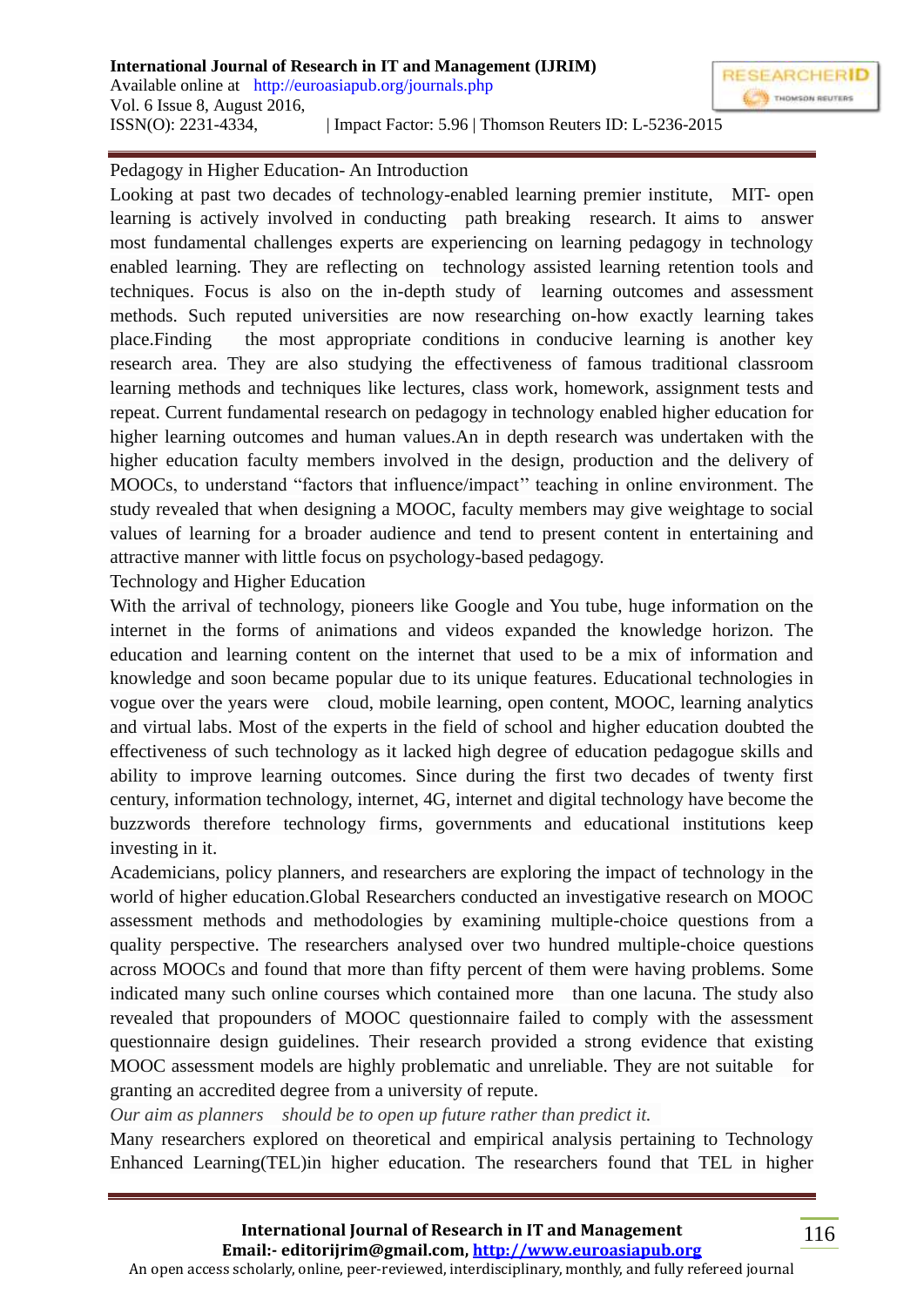education has not taken offas a field of researchsupporting new pedagogy. They further explored that learning retention, assessment procedures and learning outcomes, are still in its early stages. Similarly, human values, ethics andmorality have not well taken care of in technology enabled learning.

Looking at twenty years of technology-enabled learning at MIT one can observe open learning system is now conducting path-breaking research to answer most fundamental questions that many experts are raising on pedagogy in technology enabled learning. They also question technology- assisted learning retention tools and techniques, learning outcomes and also learning assessment methods. MIT –Open learning is now researching on; exactly how learning works? Which are the most appropriate conditions in conducive learning? They are also studying the effectiveness of famous traditional classroom learning methods and techniques like lectures, class work, homework, assignment tests andsimilar tools. Post research, MIT-Open Learning may be creating tools and techniques for classroom as well as technology, enabled learning platforms. In recent times, psychologists and neuroscientists across US andEurope are studying the role of forgetting concepts and knowledge not as a failure of memory but an important critical learning tool. As technology is evolving rapidly researchers in academics and technological fields, are trying to find the answer to the most common question "Will future of higher education be tech based"? If yes, by when? If technology-driven higher education future comes, will it be based on ethics, morality, human values. Will it be based on indepth innate feelings for the learner and society?

Future of learning evolution and workplace in 2030: Since the beginning of the second decade in twenty first century, countries across the world are monitoring the pace of technology and its impact on society. Businesses, workplace, individuals learning and skills. Researchers, subject matter experts and consultants working for various organisations, committees and other platforms had predicted that during the next two decades, businesses, economies and societies across the world would shift rapidly to industrial revolution.Global forums have describeda new world which may be driven by newer technologies like Artificial Intelligence(AI), Virtual reality(VR),augmented reality (AR), Machine Learning(ML), Robotics etc .

Boston Consulting Group (BCG) created some possible parameters for future of workplace or businesses based on some critical elements, namely, technology change,talent Learning evolution,with each element having two pace or speed options for example, Technology changes can be accelerated or steady, talent mobility can be High or Low and learning evolution can be High or Low. Based on theory of probability (various permutations and combinations).Many futures cenarios were created for example let's take one of such scenarios out of the various possibilities-Critical elements inpace option oneon the parameters of change in technology , learning evolution and talent mobility be steady, slow and low respectively, while in pace option two, it may be accelerated, fast and high respectively.

Interpretations- In this scenario, most jobs within an organization are going to be automated. As pace of technology change gains momentum, the individuals or groups in the society learn at the same speed with that of the change in technology. Technological changes coupled with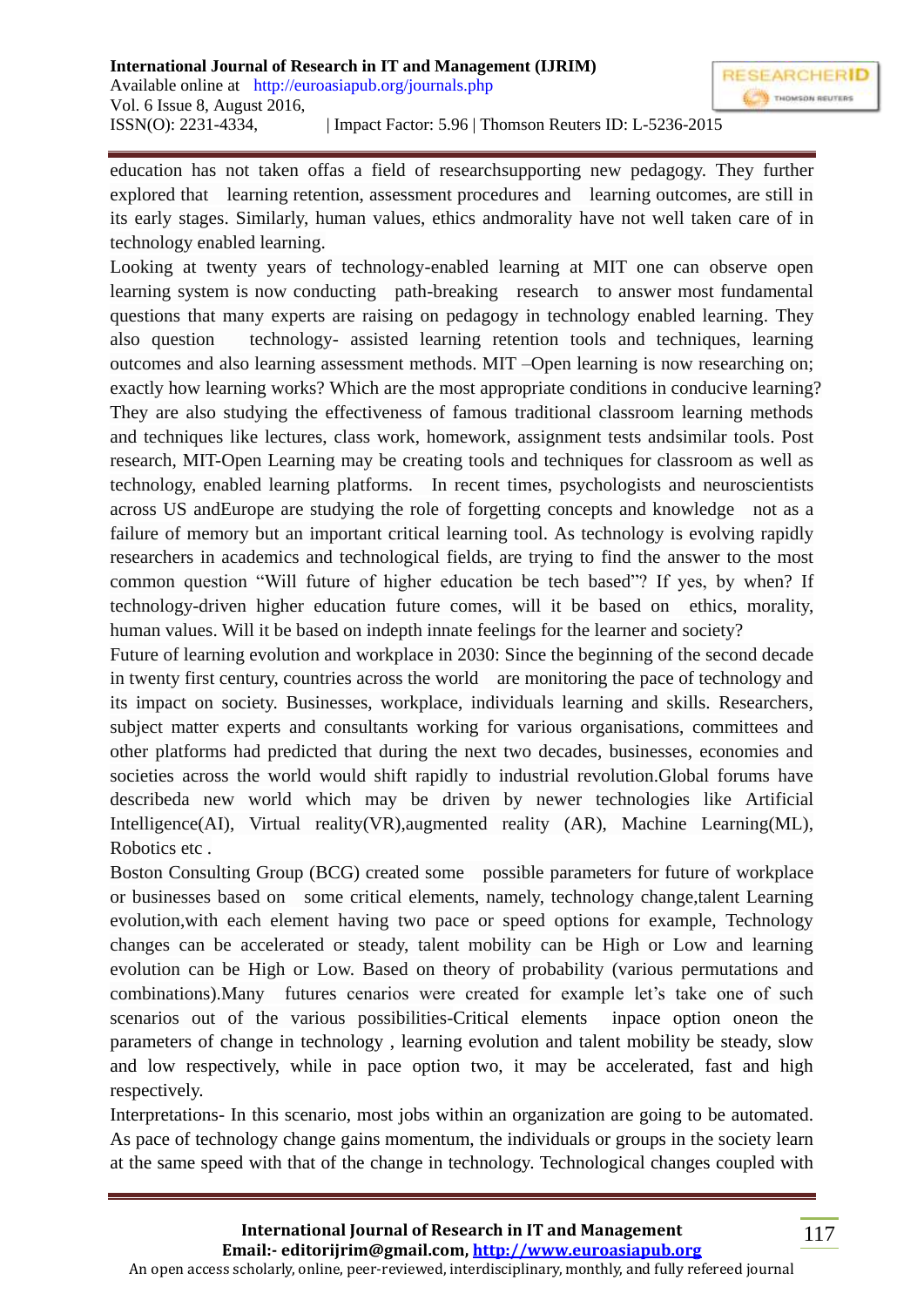fast pace of learning evolution in the society contributes to enhanced abilities in workforce for creativity, innovation, problem solving and dynamism. The main questions then arise how doesa society learn, retains and applies learning at rapid pace. What will be the institutional mechanisms where learning delivery will be of high quality.Where learning will be delivered at high speed to very large section of diverse learners and workforce.

Universities of tomorrow and future of higher education :As technology changes acquire rapid pace the education institutes across the developed are experimenting with technologies like Artificial Intelligence(AI), Virtual reality(VR),augmented reality (AR). Experiments with Machine Learning(ML), Robotics etc. Global Universities are testing Virtual Reality based technology where students can learn multiple foreign languages. A global University is planning to offer online degree using virtual reality.Some internet platforms are developing reinforcement learning technology for higher education.Newly Trending and newly emerging Technology corporations and service providers collect learning data. They collect such data from various sources using machine learning and may also provide insights to help diagnose different sets of problems.

In the future, universities across the developed and emerging markets especially among group of twenty nations may possibly shift from the existing traditional version to futuristic ecological university.The overall shift might take some decades to be a reality. Shift from existing traditional Universities to transitionary universities might take ten to fifteen years and it may even take another fifteen to twenty years to shift from traditional universities to Ecological Universities.

One type of Universities are existing traditional universities like Cambridge, Stanford, Delhi University or JNU/ IGNOU. In this type, teaching takes place within a well maintained physical structure calledits campus where knowledge is transferred by full time faculties and professors. Here university transmits knowledge to the students from the campus until they acquire knowledge in the form of a degree -graduation or post-graduation ina particular field. In the last hundred years,traditional universities have acquired a reputation of knowledge providers, research centres. They are well established for reflection of their wisdom andfor their prestigious alumni base. In the last one decade, traditional universities are losing reputation andbrand image as they are no more serving as authentic source of knowledge or wisdom to solve multiple and complicated problems that are faced by organization, communities andthe society in which they function. The students graduating or passing out of such well established and esteemed or reputed universities are unable to find or sustain jobs. The reason being that as knowledge acquired by them is not aligned to the fast-changing world of business. It is also not aligned to society's new norms, ethics and morality.

In the next few years, slowly some of the institutes of higher education will transform themselves into special kind of universities or Knowledge Universities. They will function asback-end knowledge partners. Or they might be known as factories for providing technological skilled workforce for the future. The pressure of providing employment to students from their parents, media, government and society will force traditional universities to evolve themselves and establish as Knowledge Universities. As technology and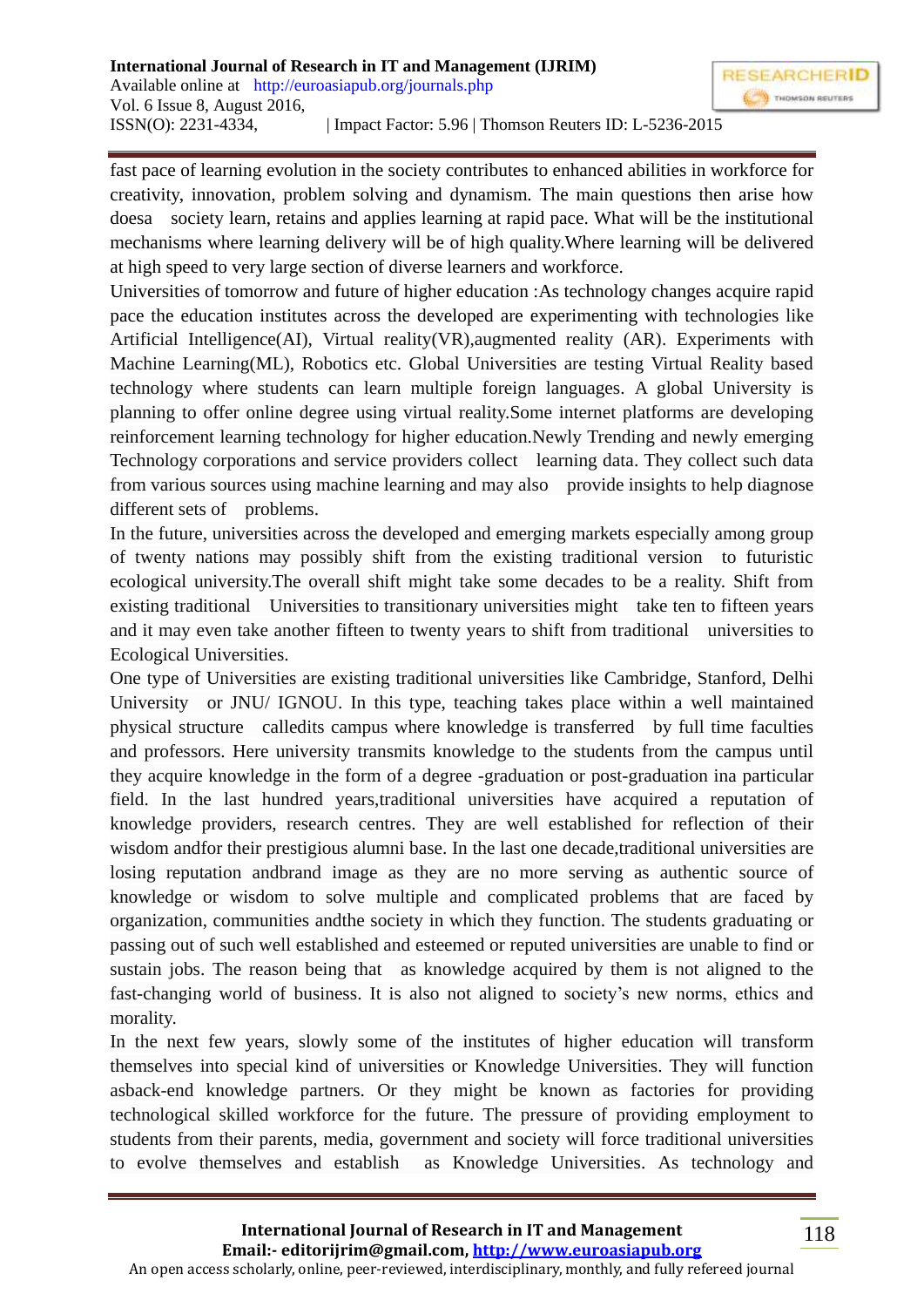automation will make about half of existing job-roles no more useful or relevant and will create new job roles. Thusit may lead to emergence of hence, new competencies and new learning curriculum with innovative learning delivery mechanisms. Medium and large sized corporates, private investors, technology systems will be the core of Knowledge Universities of tomorrow. Society may probably witness enhanced networking, increased dialogues and debates between multiple stakeholders. Academic experts of repute believe Knowledge universities will emerge as centres of entrepreneurship and may give rise to social and technology entrepreneurs. They might assume the role of solving problems existing with the communities and societies, within or outside the national boundaries. With passage of time,Knowledge universities will comprise of not only students but also may have research interns. They may also have groups of students who will emerge a new class of start-up entrepreneurs. Such start up entrepreneurs may be developed further by subject-matter experts and mentors. These new class of entrepreneurs may set up technology incubation centres with funds donated by alumni, government grants and aids andcorpus from large business houses.

Most of the global policy planners and experts, academicians, educationists, researchers and technology experts believe that Knowledge Universities of the future may be transitionary in nature. In two three decades they will emerge as stable universities and will be known as "Ecological Universities" or centres for "academic citizenship". The academic experts believe reasons for shifting from knowledge to ecological will happen due to lack of creativity, virtues, values, ethics and human-to-human interactions. Academic experts believe that the crux of learning is human interactions, emotions that build trust and faith in humanity, which is foundation of the society. Ecological universities of the future will eventually emerge as multi-modal connections of entrepreneurs, students, faculties, researchers, business organizations, social and technology entrepreneurs. Ecological and multidisciplinary universities will be the centres of merging ofHigh Tech Artificial Intelligence(AI), Virtual reality(VR),augmented reality (AR), Machine Learning(ML). Robotics may also be developed with innovation and creativity. Equally important may be morality and values. Also, sensitivity towards natural and other environment, development of less advantaged and marginalized communities, developing self- inner consciousness.

Conclusions and recommendations: To sum up, we can infer that probable actions to manage impact of technology in higher education for better learning outcomes may include manifold attempts and effort. One, the researchers across the globe who may conducta comprehensive research across countries and various cultures. Researches on how exactly learning works and which ones are the most appropriate conditions in learning to take place in a conducive environment. These researchers should also study the effectiveness of traditional classroom learning methods and techniques like lectures, class work, homework, assignments, ability tests, etc. Two, academic researchers along with technology-based content creators should also research on effective pedagogies for various newer technologies like AI, VR, AR, robotics and together co -create technology. They may also create tools and techniques for enhanced learning retention and learning outcomes. Three,academia should do research on how to integrate at multiple levelhumanity and technology as part of futuristic curriculum in higher education. Besides technology, human elements namely, values, ethics, morality, culture, inclusivity, equityand

119